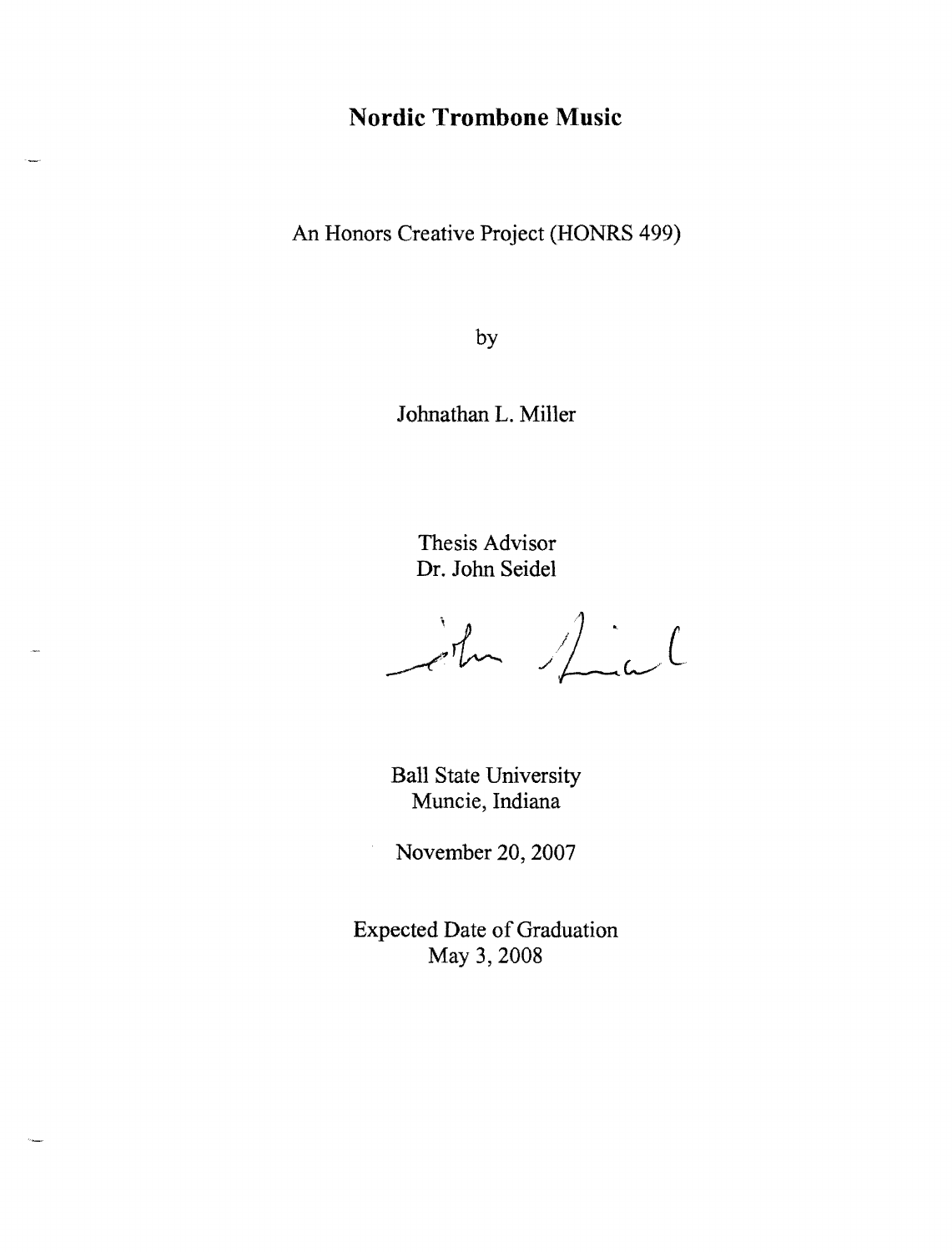$S_{P}^{col}$ 1)<br>48 9  $24$  $\int$   $\int$   $\int$   $\frac{1}{2}$ 

## **Abstract**

From early in the  $20<sup>th</sup>$  century to present day, the Nordic region has served as a strong source of trombone music. This is due, in part, to the fact that the region has served as a home to some of the world's preeminent trombonists including, but not limited to, Carsten Svanberg and Christian Lindberg. By far, the best mean by which to explore and understand this music is to take the time to develop and perfonn a selection of those very pieces. Consequently, I have compiled a group of pieces by the Nordic composers Vagn Holmboe, Axel Jørgensen, Lars-Erik Larssen, Stig Rybrant, and Georg Wilkenschildt. I will perform these pieces in a recital and accompany them with program notes that provide the audience with historical and biographical information on the composers as well as analytical notes on the pieces.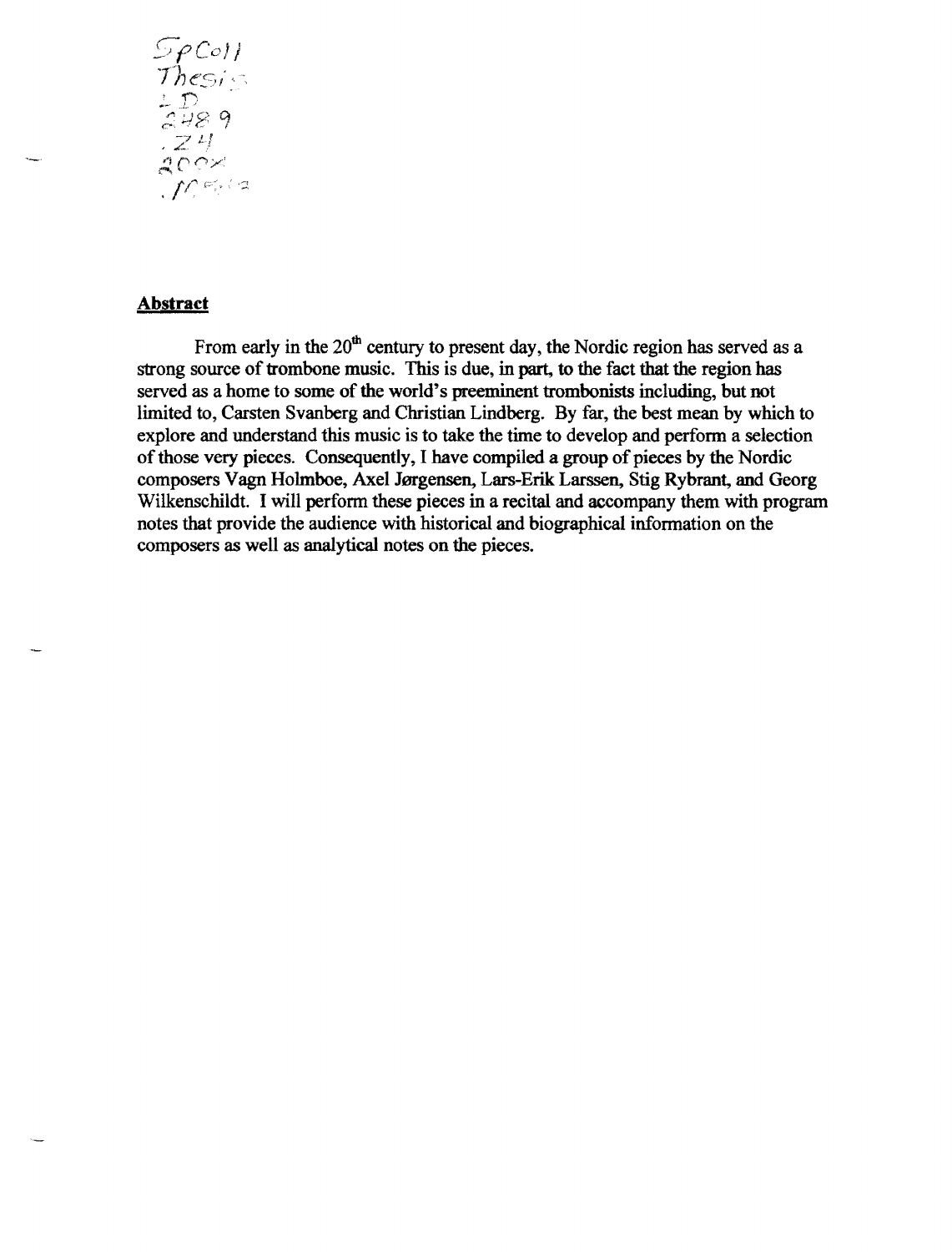# **Acknowledgements**

- I would like to thank Dr. John Seidel for his help in developing me as a  $\bar{\zeta}$ trombonist, helping me to discover and explore these pieces, and serving as my advisor for this project.
- I would also like to thank Sophia Kim-T etel, Stephanie Genet, Michael Thom, Kyle Schaefer, and Chris Woody for accompanying me in the recital.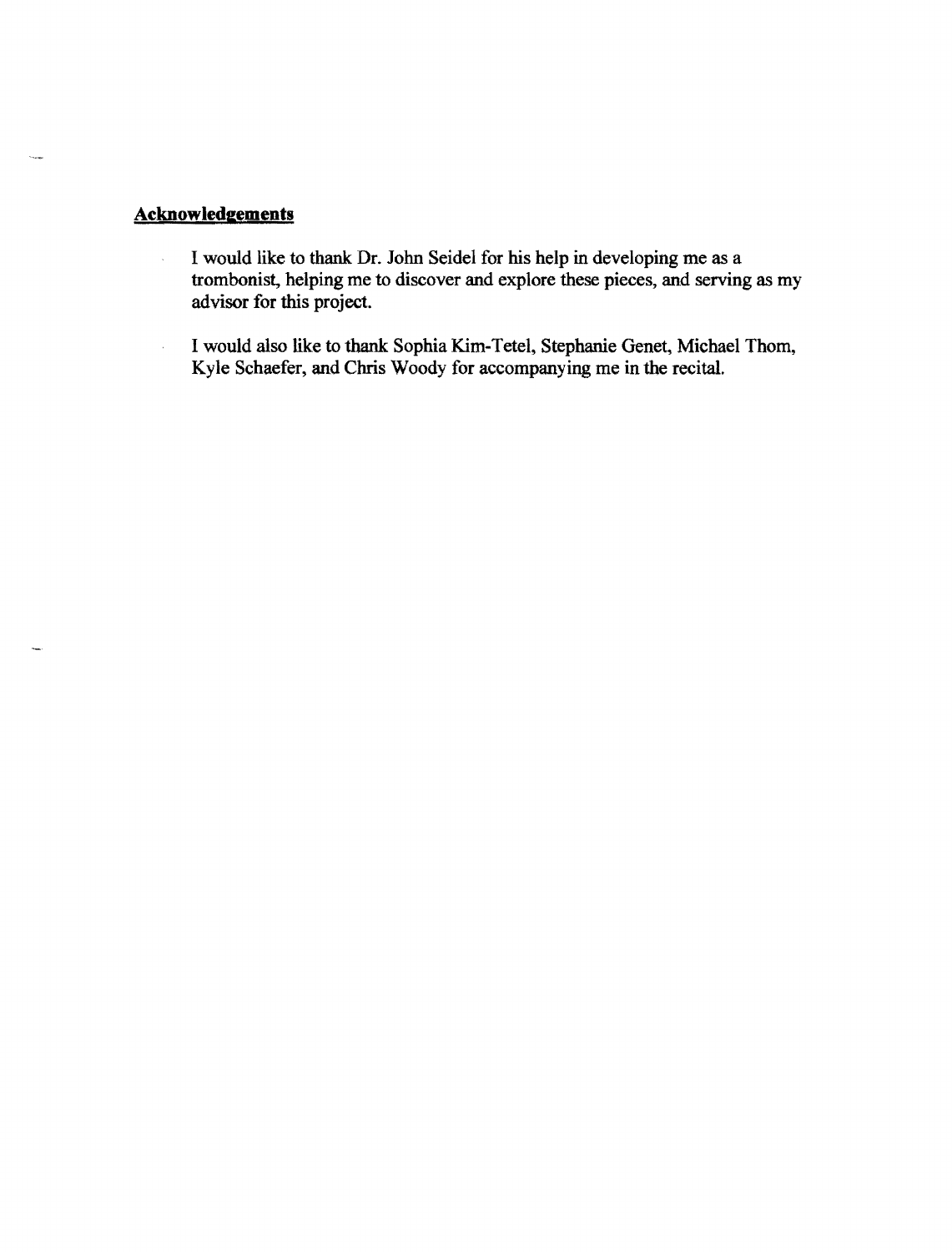#### **Proeess**

I began preparation for this recital in March of 2007. The first two pieces I chose were the *Concertino,* Op. 45, *No.* 7 by Lars-Erik Larssen and *Suite for Trombone and Piano, Op.22.* The reason for this is because these two pieces have already become widely recognized by trombonists as standard pieces of repertoire for the developing trombonist. Both pieces proved to be challenging in that I have found my strength in playing connected, lyrical works while both of these pieces contain sections requiring quick facility on the slide and flexibility of the embouchure. Initially, this preparation began as supplemental to my weekly routine of practice and private instruction.

Over the course of the proceeding summer the intensity of preparation increased greatly. I increased private lesson time from one hour per week to two lessons per week each lasting an hour and a half. I also found and added the remaining three pieces of the recital. The *Five Pieces* by Georg Wilkenschildt is actually a collection of pieces he wrote as an exploration of his own development as a trombonist, so I found them only appropriate to be included on the recital to see the approach a composer took to understanding how to play and write for his own instrument. Although these pieces are studies he composed, which are not published, he has published other widely performed pieces including *Impromptu* and *Caprice.* As for the other two pieces, prior to this recital preparation, my trombone professor and I were unaware of their existence. The first of these two composers, Vagn Holmboe, is an acclaimed composer who has been a very prolific composer. Upon working through and performing the piece, I feel that it is less widely known because, alone, the trombone part seems unusual and anti-climactic.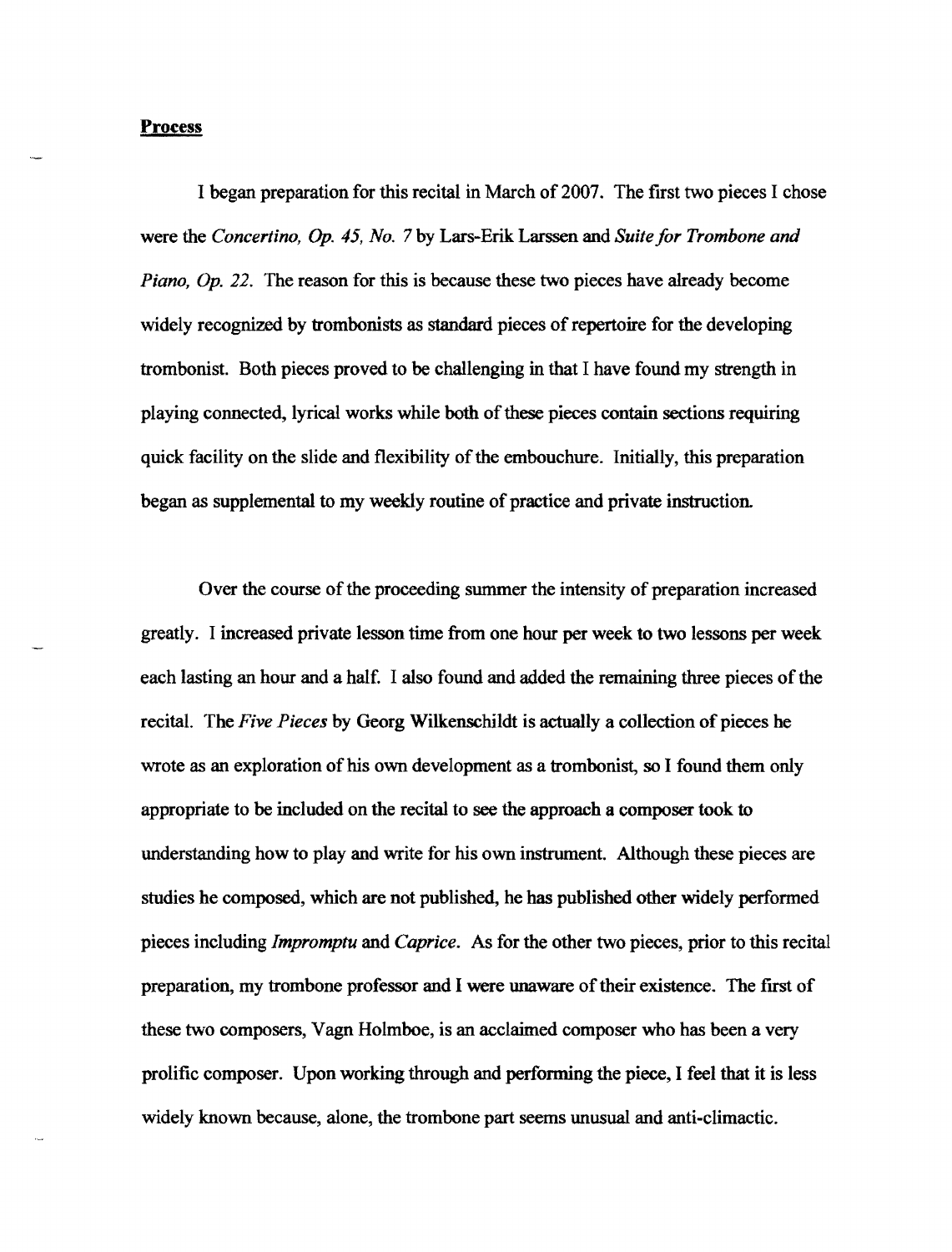However, when perfonned with piano, an entirely new perspective is given to the piece making it much more interesting to the audience and perfonner. The *Deep Brass Joke,*  by Stig Rybrant, is a very interesting piece originally written for four trombones and a tuba. It was only appropriate to include ensemble music to fully represent music for trombone, and I found a recording of this piece that caused me to fonn an immediate liking for it. For the recital the tuba part will be performed by a bass trombonist, which is common practice.

This is the largest amount of music I have tried to prepare at anyone time, which required an unexpected amount of effort on my part. I was more than willing to put forth this effort from sheer intrigue toward and enjoyment of the pieces. On average, I spent an hour and a half per day devoted solely to this music. I feel that the amount of time allotted from the initial preparation to the final product was appropriate in order to give me ample time to prepare yet still challenge myself to increase my skills at a rapid pace in order to meet the physical requirements of the music.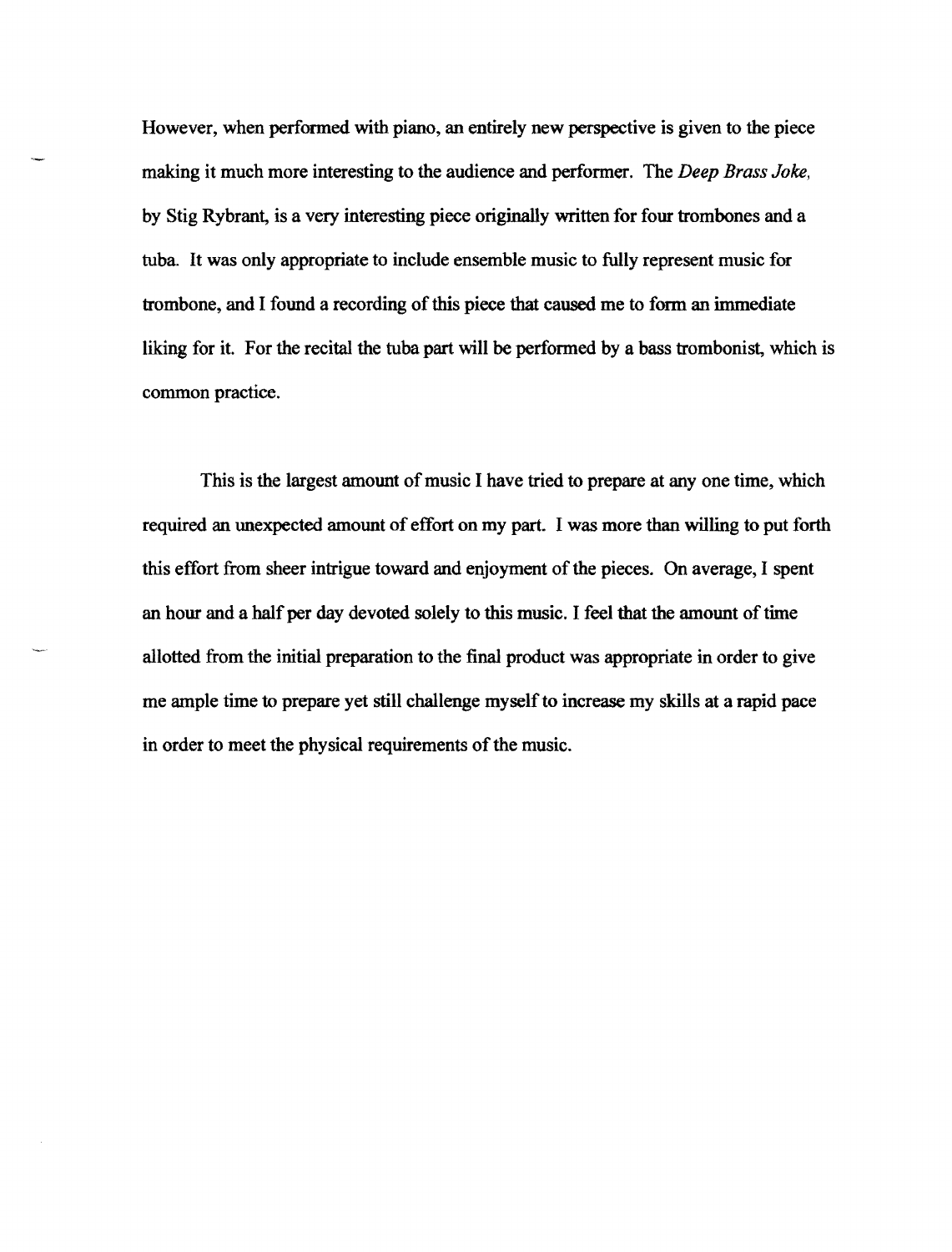lohnathan L. Miller Trombone Ina Senior Honors Recital

# **Program Notes**

#### Georg Wilkenschildt - Five Pieces

Georg Wilkenschildt was born May 10, 1918, in Denmark and died May 10, 1996. A trombonist, Wilkenschildt is not widely known as a composer. In fact, these five pieces are difficult to find under a publishing name. He does, however, have two betterknown works for trombone with the titles of "Impromptu" and "Caprice." As for the five pieces, each is distinctly separated from the others. Each piece is in a different key and style, which help to create stark contrasts among them.

The first piece features contrasting ideas within itself. The introduction of the piece is very declamatory, the middle section is gentler in nature and lightens up, and the piece concludes with a repeat of the opening section. All of the sections travel through various modes and the conclusion is a triumphant coda in C major.

The second piece is a smooth, melodic work in the key of D minor. As is implied by the style marking, allegretto flessibile, this work lends itself to the utilization ofrubato to best convey the written music. Each section tends to start with a soft dynamic and build to a climatic conclusion, which is then proceeded by another soft entrance to a new phrase or section.

The third piece is a very lyrical piece in a melancholy mood. The piece concludes with a very strong sense of Gb major but is preceded by modal sections in parallel key relation including the opening phrase in Bb Lydian and the second phrase in Db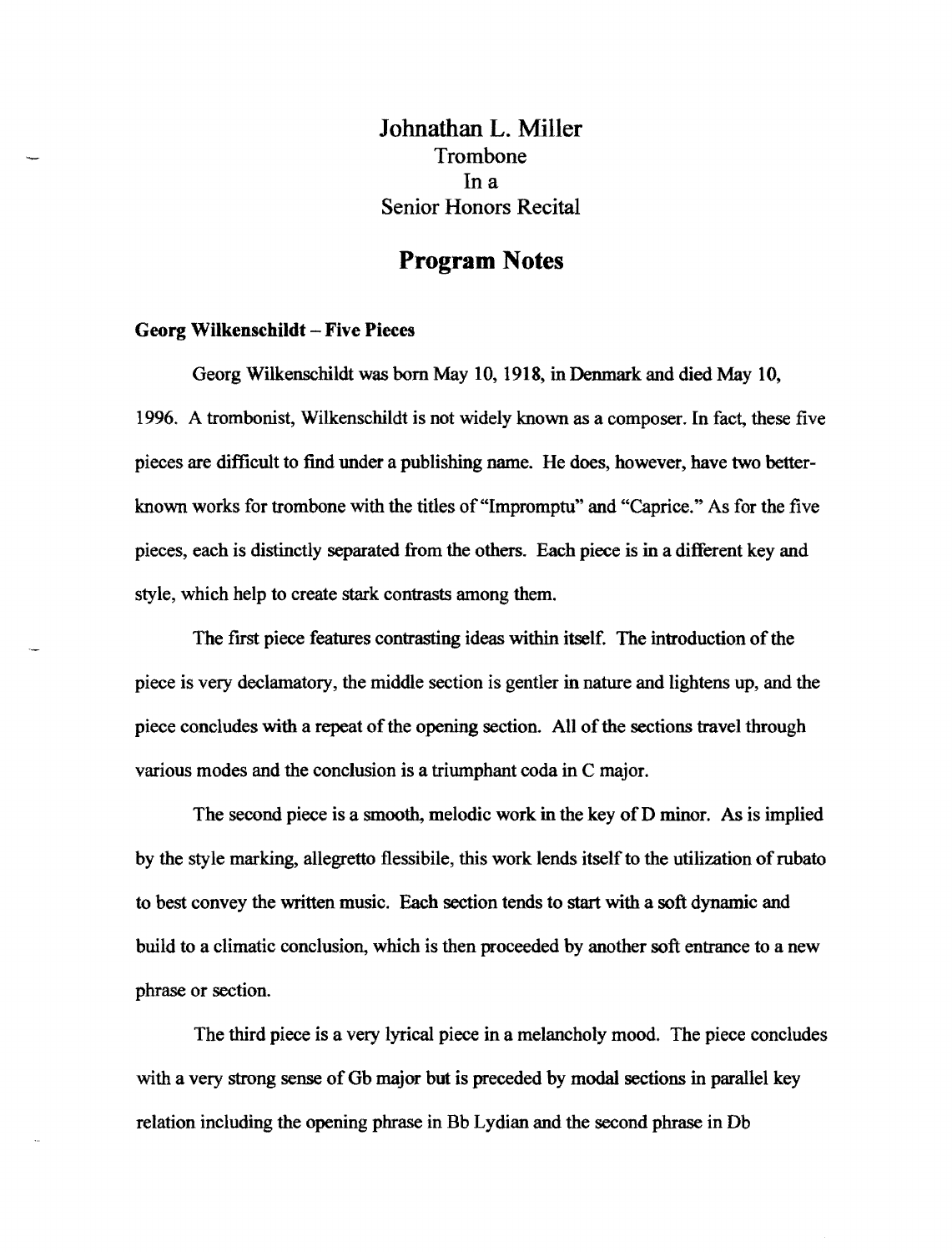Myxolydian. The overall contour of the piece leads to the Gb major conclusion in range, dynamic, and melodic structure.

The fourth piece is a lament in the time signature of 3/8 and a key of C# minor. Initially, the piece has a firm pulse with distinct articulations and is contrasted by a section that has a more flowing melody, which still elicits the feeling of 3/8 but creates a hemiola with dotted eighth notes in the piano. Following this section, the beginning repeats and is concluded by a very brief coda

The fifth, and final, piece follows a similar formal design to the first four pieces in which there is an opening section, a contrasting section, a repeat of the opening section and a brief coda to conclude. This format is defined as a rounded ternary. In this piece, the opening section is very stately. The style marking is allegretto maestoso, eliciting a majestic mood. However, with a syncopated triplet motif, the piece will most likely be likened to folk music in a declamatory style.

### Axel Jorgensen - Suite pour trombone avec piano

Axel Jørgensen was born in Denmark in 1881 and died in 1947. His studies began at the Royal Danish Academy of Music. He attended the academy as a violinist. After his studies there, he served as a violinist in the Copenhagen Philharmonic Orchestra and then with the Royal Danish Orchestra. Here he became friends with Anton Hansen, to whom this piece is dedicated. At the time, Anton Hansen was a trombonist with the Royal Danish Orchestra

The first movement of the suite is very lively. It has three major themes that appear and reappear throughout the piece. The opening motif is designed with adjacent leaps in opposing directions. The second motif is more scalar in nature and considerably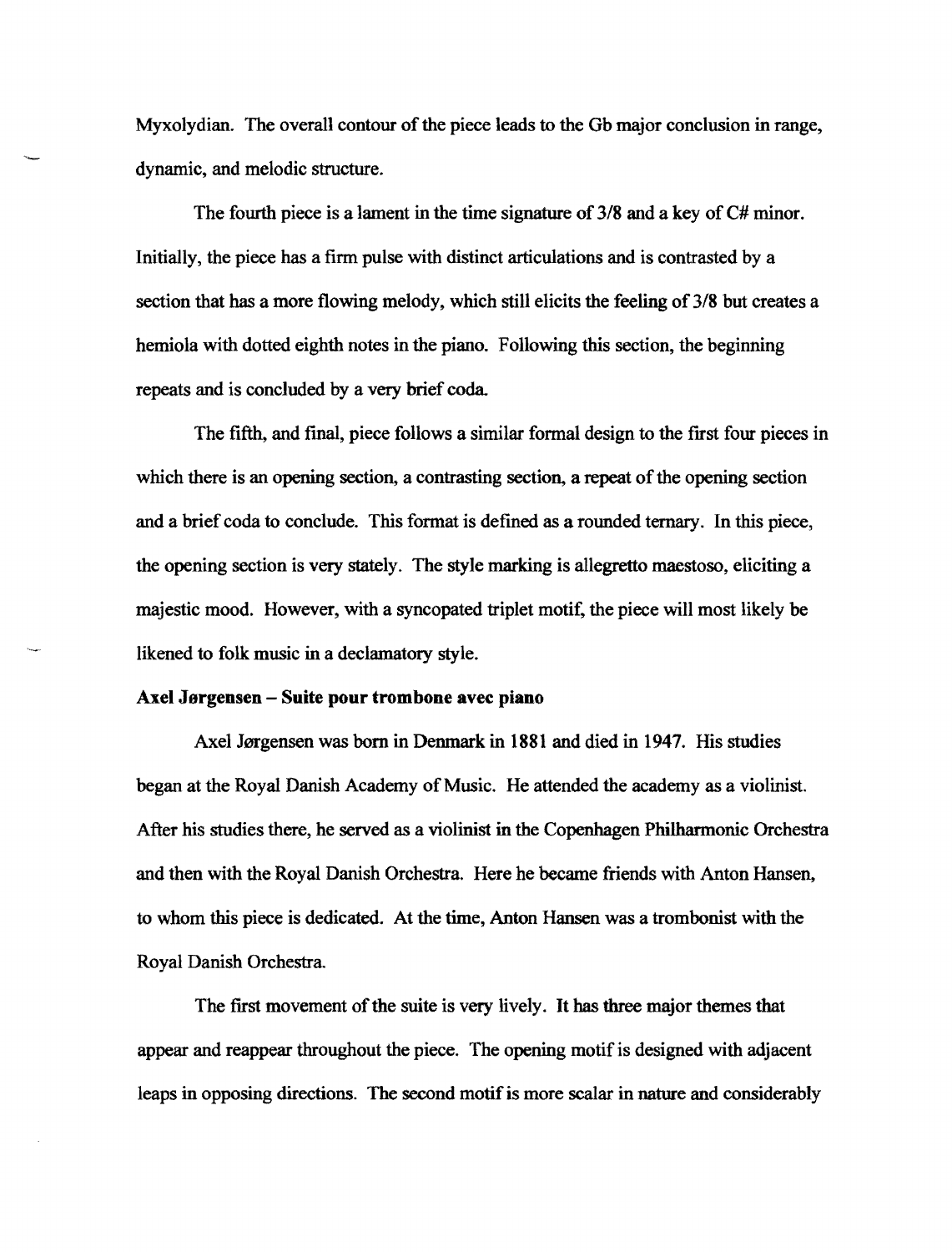more flowing. These motifs serve as the two predominant ideas in the first movement but the third motif is still able to stand alone and add depth to the movement.

With the second movement being titled as a "menuet giocoso," the mood is lighter and more jovial in nature. To portray such an idea, the movement has abrupt changes in dynamics, style, tonality, and phrase structure. This format provides an interesting perspective for the listener, and requires a deep level of preparation by the performer in order to accurately reflect the composer's intentions.

The third movement, as is stated in the title, is a theme and variations movement. In addition, it is written as both a ballade and a polonaise. As a result, it sounds to the listener as two separate movements. The ballade is comprised of the main theme as stated in a sweet, dramatic melody. As it reaches the polonaise, although it may sound like a separate movement, the main theme can still be found within the new style. It becomes ornamented and takes an abrupt change in tempo, but it still very obvious, especially after a scrutinizing study of the score. Following this, there is a second variation that returns back to a flowing melodic structure in a soft dynamic. This then returns back to the rapid variation, which is again repeated in major through to the conclusion of the piece.

### Vagn Holmboe - Sonate, Op. 172

Vagn Holmboe was born in Horsens, Denmark on December 20, 1909 and died on September 1, 1996. At the age of seventeen, he entered the Kongelige danske musikkonservatorium in Copenhagen. He actually entered under the recommendation of Carl Nielsen, another major composer of Nordic instrumental music. For a period of time, he taught privately and became somewhat of an ethnomusicologist through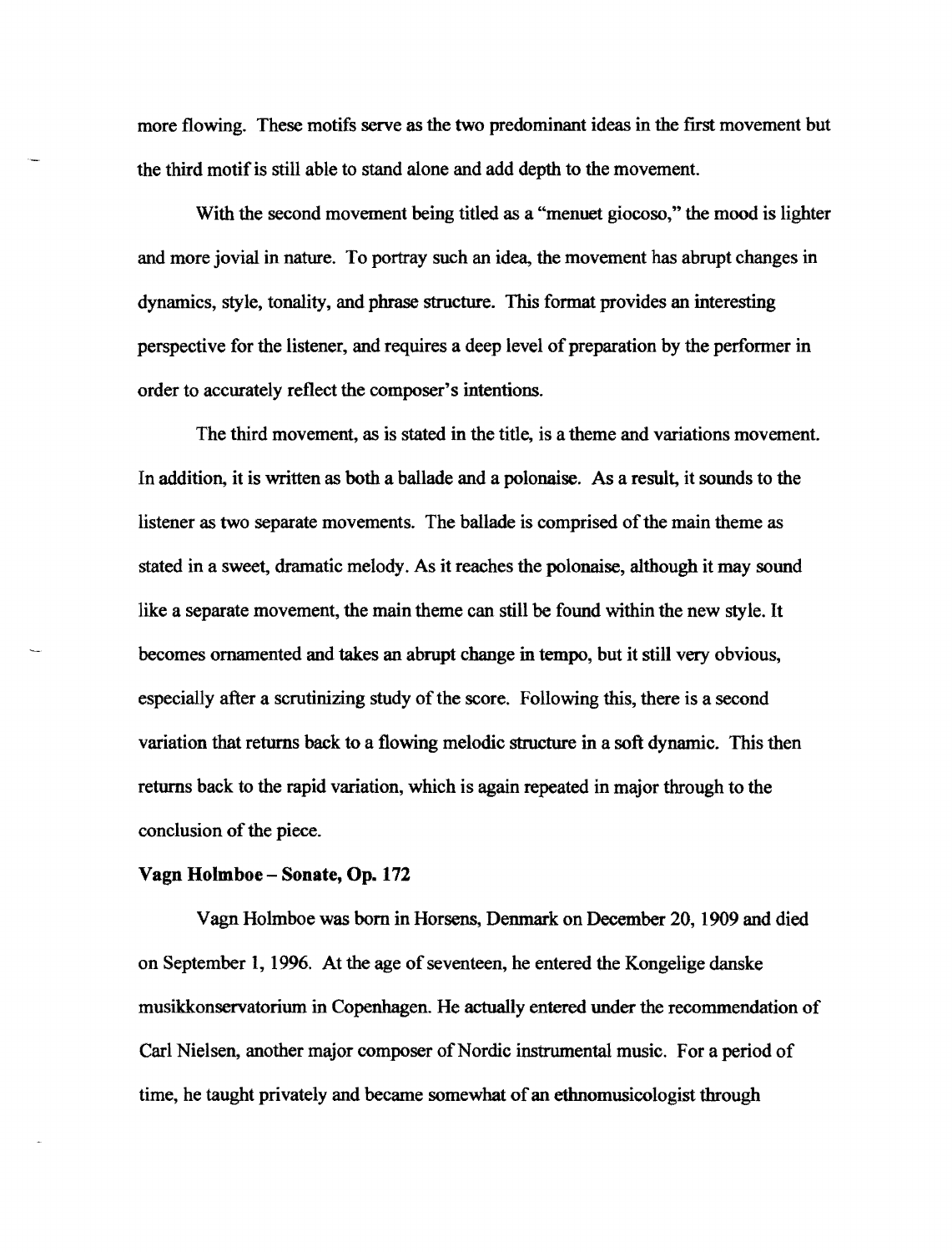collecting, studying, and authoring books and articles on topics such as Balkan and Arabic music. He taught at the Blindeinstituttet in Copenhagen during the 1940's and at the Royal Conservatory from 1950 to 1965. During this time, he also served as a music critic for a newspaper in Copenhagen. In 1965, he was able to retire from teaching and devote all of his time to composing music after receiving a lifelong grant from Denmark.

Holmboe's volume of compositions neared 400 works. Most of his compositions were orchestral, (14 symphonies), chamber (21 string quartets), and choral music. Many of these works were written on his own accord, though he also received numerous commissions from various people and organizations. Much of his fame came from winning first prize in a competition held by the Danish Royal Orchestra in 1939 for his Second Symphony. Holmboe wrote sonatas like this one for all of the major orchestral instruments except bassoon, French horn, and percussion.

According to a Grove Music Online article by Paul Rapoport, Holmboe's "music owes much to the balance and subtlety of Haydn, the clarity, colour, and immediacy of Nielsen, the developmental strength of Sibelius, the restraint and mastery of Stravinsky and the spontaneous and straightforward qualities of the folk music he so admired." These characteristics are evident in this sonata. The melodic structure is simple and follows basic contours. It does, however, have abrupt changes in style, dynamics, and thematic material.

Vagn Holmboe serves as an idyllic example of Nordic music in general. Although his focus may not be on writing for the trombone, his versatility provides this selection as a foundation upon which one may gain a perspective of Nordic compositional techniques.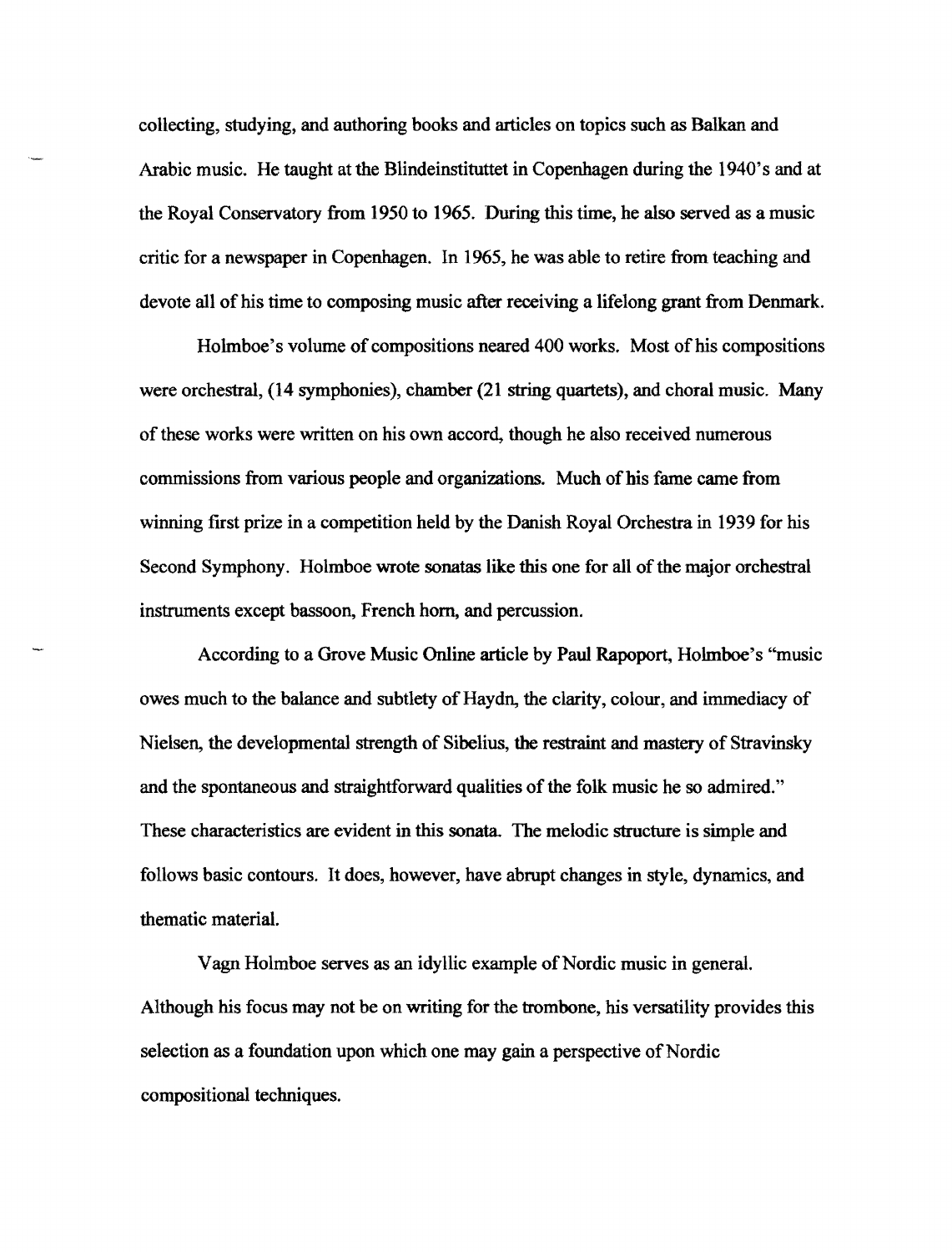#### **Lars-Erik Larsson - Coneertino for trombone and string orehestra, Op. 45, Nr.** 7

Lars-Erik Larsson was born in Akarp, Sweden on May 15, 1908 and died on December 26, 1986. He began his studies at the Stockholm Conservatory in 1925. Some of his works gained interest while he was still a student at Stockholm, and his studies culminated in a state grant for composition in 1929. From this point, he continued his studies, did some brief teaching, and continued composing until he became involved with Swedish radio in 1937. His work with the radio began as a conductor, composer, and producer but eventually condensed to being conductor of the radio chamber orchestra until 1953. Once his obligations subsided with the radio. he took a position as a professor of composition at the Stockholm Conservatory, where he began his studies. He held this position until 1959, and, in 1961, became the director of music at Uppsala University.

This concertino is number 7 from a collection of 12 he wrote for various instruments and string orchestra. Larsson composed these while serving as professor of composition at the Stockholm Conservatory. It can be seen upon studying the piece that he utilized the tendencies of the instrument during the compositional process. Although much of the work is written in a cadenza-like fashion, many of the motives lie within the harmonic series of the trombone or entail similar movements among partials creating relative facility for the performer. This compositional approach marks this piece as standard example of Nordic composition as applied directly to trombone.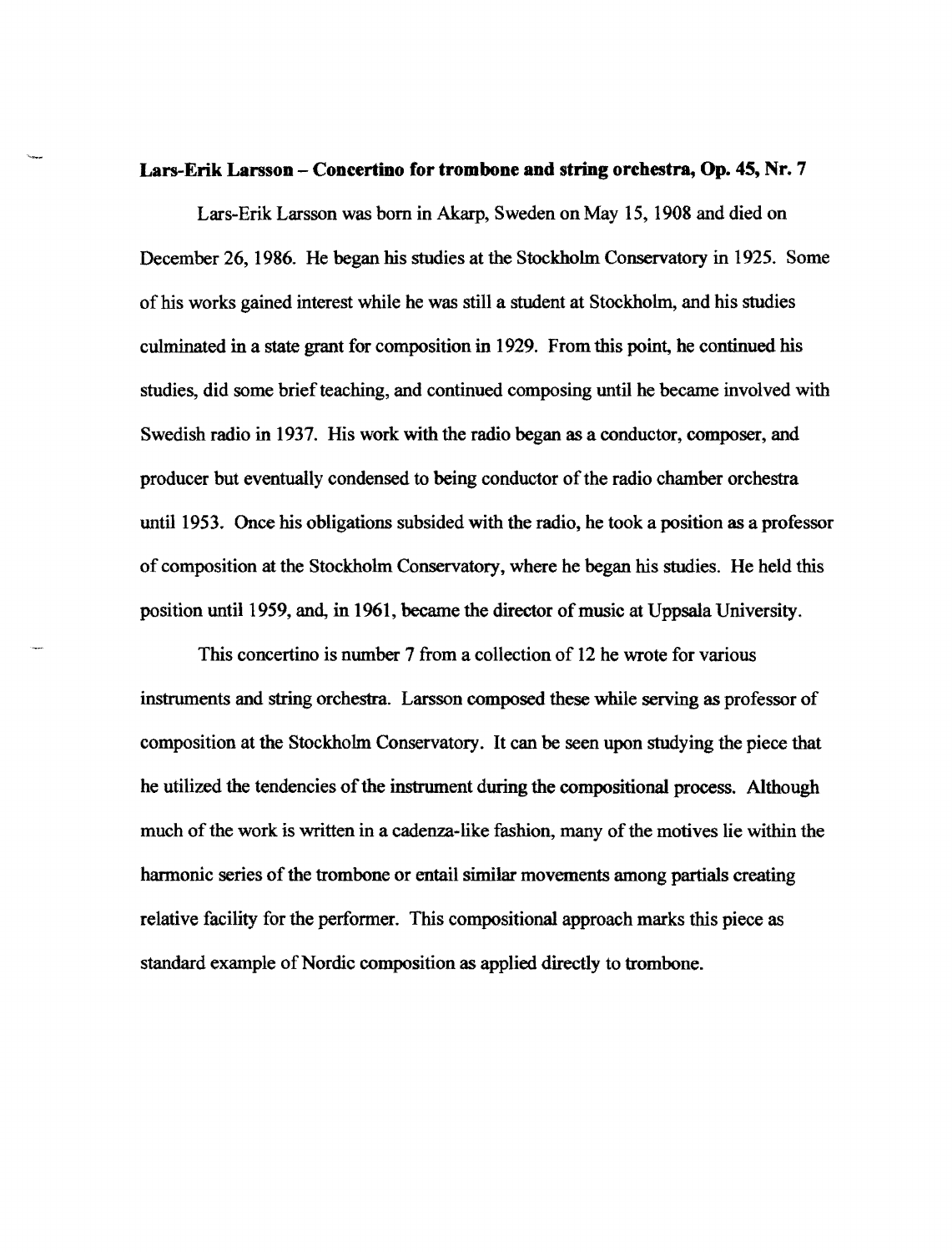#### Stig **Rybrant - Deep Brass Joke**

Stig Rybrant was born on August 1, 1916 in Norrkoping, Sweden and died on August 9, 1985. He studied composition at the State Academy of Music in Stockholm, the city in which he spent the remainder of his life. Upon graduation from the State Academy, he became a conductor and teacher with the Stockholm Opera. After this, he began his affiliation with the Swedish Broadcasting Company. While Rybrant was with the broadcasting company, he was in charge of programming and organizing broadcasts for the orchestras in the province. He later focused his efforts on chamber music and became known as an authority of Swedish music from the  $19<sup>th</sup>$  and early  $20<sup>th</sup>$  centuries.

This piece is written for four trombones and tuba but will be performed with four trombones and a bass trombone for the purpose of the recital. It has a simple melody that is developed well throughout the piece. The work, itself, has stark contrast in dynamics at which points the accompanying material usually assists in creating contrast. In music, a scherzo alone has come to be known as a joke. Oftentimes, there is something within the music that the composer fmds humorous in his or her method of composition. In the quintet, we have decided that the last eight measures of the piece serve as the joke for this piece.

### Consulted References

Barnö, Anders: 'Stig Rybrant,' *Svensk Musik: Swedish Music Information Centre* (Accessed May 16,2007) http://www.mic.stim.se

Bergendal, Goran: 'Vagn Lars-Erik Larsson" *Grove Music Online* ed. L. Macy (Accessed May 16, 2007) http://www.grovemusic.com

Rapoport, Paul: 'Vagn Holmboe', *Grove Music Online* ed. L. Macy (Accessed May 16, 2007) http://www.grovemusic.com